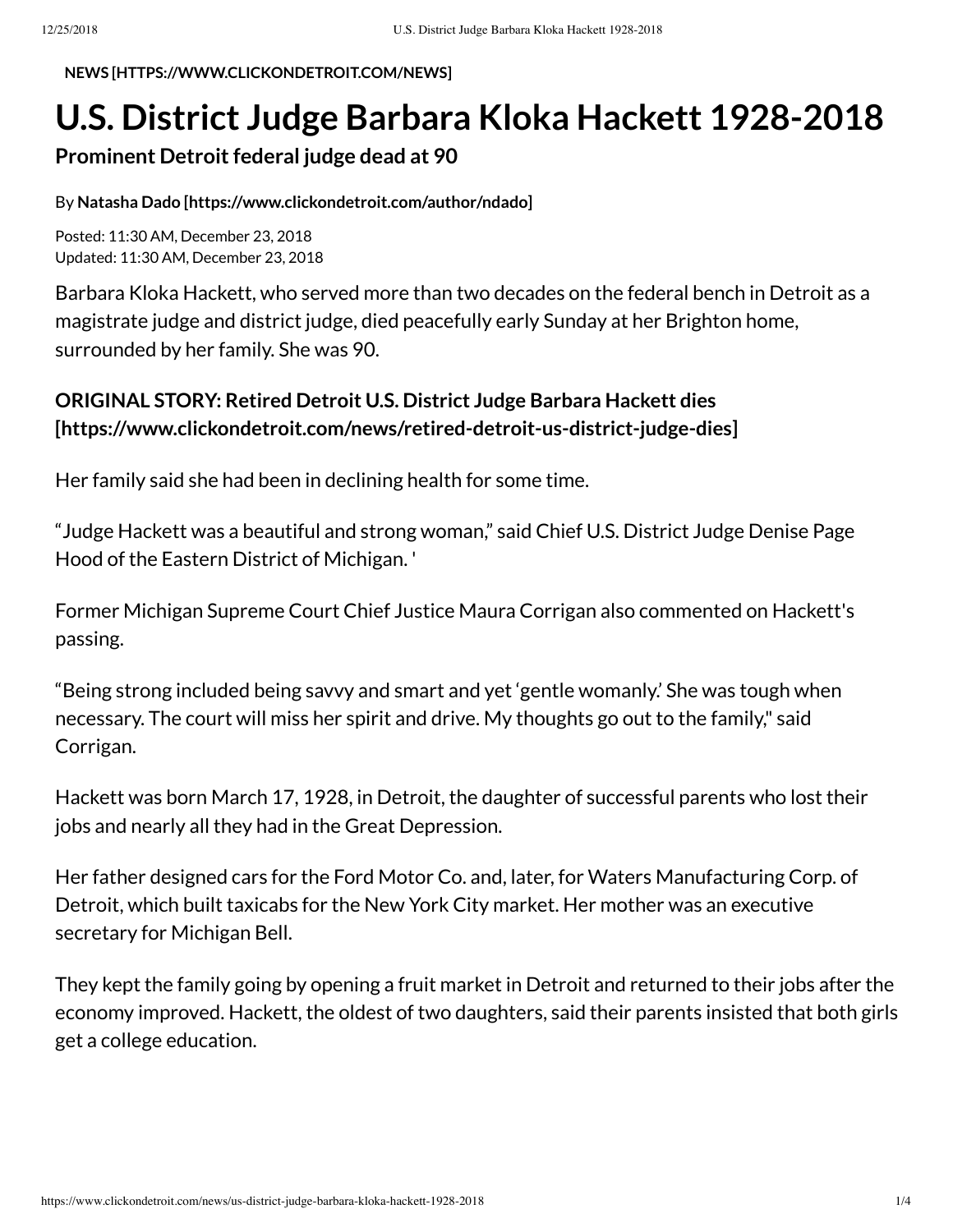"My parents decided we were going to college because they had lost everything in the Depression and an education was something that people couldn't take from you," Hackett said in an interview with the Court in August. "I had parents, especially my dad, who felt women could couldn't go to college because their parents would only educate the boys. We were generations ahead of that."

Hackett attended St. Gregory School in northwest Detroit from the 1st through the 12th grade. She was an A-student.

After receiving her high school diploma in 1945, she enrolled at the University of Detroit. She received a philosophy degree in 1948 and a law degree from U of D Law School in 1950.

Hackett, a talented pianist, considered a career in music, but opted for the law partly because of the influence of a seventh-grade teacher.

On the first day of law school, Hackett met her eventual husband, Patrick E. Hackett, when he insisted that she give him her locker. She refused, but they eventually dated and married in 1952. They had seven daughters.

Patrick Hackett, a prominent railroad lawyer in Detroit, died in December 2017 after 65 years of marriage.

Hackett served in a variety of legal roles after getting her law degree – all while raising her children. She was a staff assistant in the Law Department for the Michigan-Wisconsin Pipeline Company in 1950-51; law clerk for U.S. District Judge Frank Picard of the Eastern District of Michigan in 1951-52; and in private practice from 1952-65.

She served as chief law clerk of the newly-created Michigan Court of Appeals in 1965- 66; assistant Wayne County prosecutor in 1967-72; and resumed private practice in 1972-73. In 1973, she was appointed federal magistrate judge in the Eastern District, the first woman to hold that position.

She left in 1984 to be of counsel to her husband's law firm and founded the Republican Women's Forum. She served as president of the Women's Economic Club, was a member of the Board of Directors of the Economic Club of Detroit, and the Board of Trustees for the University of Detroit.

In addition, she founded and served as the first chair of the Criminal Law Section of the Michigan Bar Association. On April 7, 1986, President Ronald Reagan appointed her to the U.S. District Court bench in Detroit. Hackett handled several high-profile cases.

In 1987, she stripped Johann Leprich, then 62, of Clinton Township, of his U.S. citizenship for concealing that he had served as a Nazi concentration camp guard when he applied to enter the U.S. after World War II.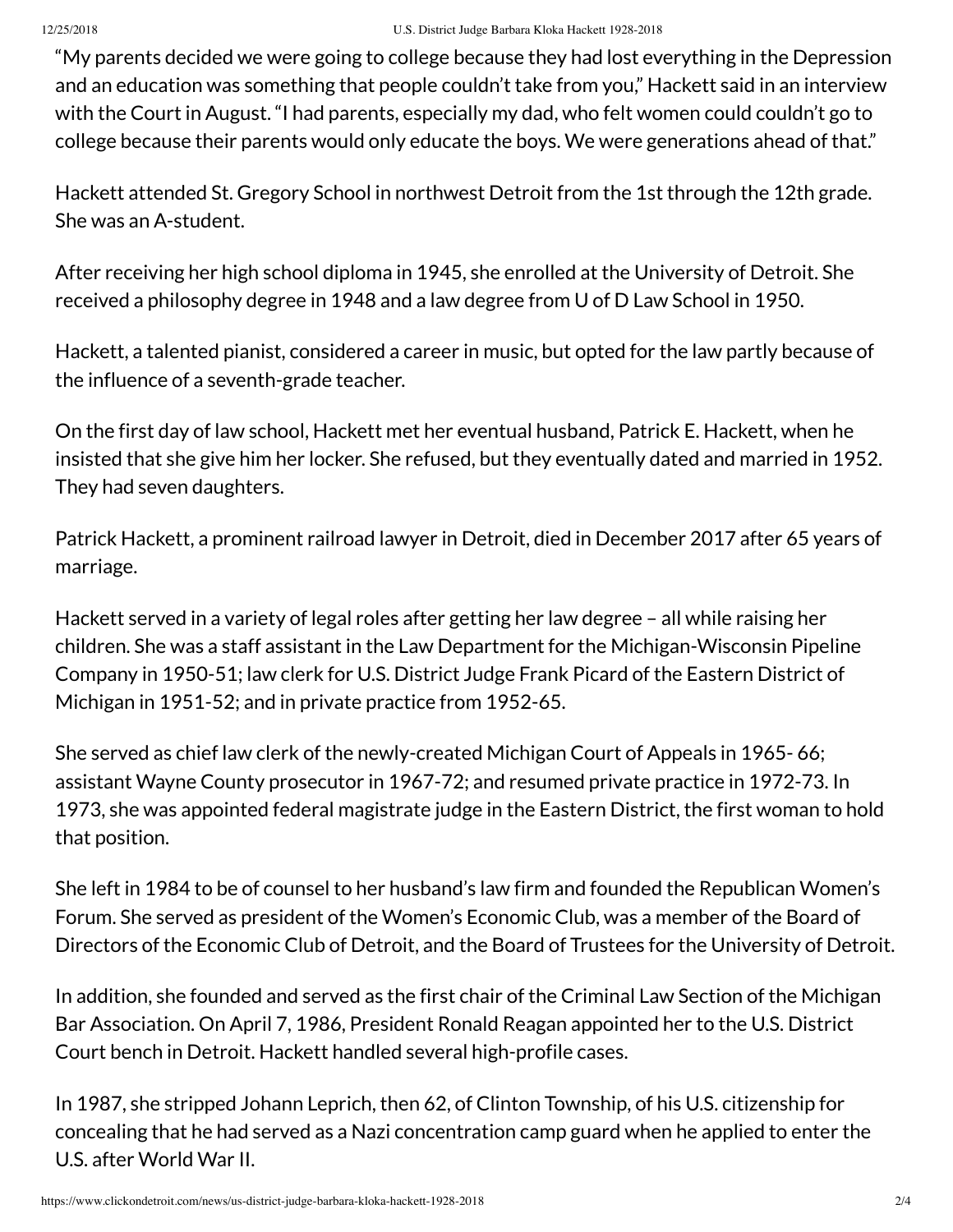The same year, she sentenced John McCann, then 44, a Pittsburgh lawyer and former New Jersey mayor, to life in prison without parole for operating a high-volume international cocaine smuggling scheme with a Birmingham lawyer.

You, John McCann, could have been a tremendous leader, a positive force for good," she told McCann, adding that he showed no remorse for his victims. "But for reasons known to yourself, you threw away the opportunity to pursue your own selfish ventures."

In 1994, she fined Clarence Ditlow, director of the Washington-based Center for Auto Safety, \$54,205 for violating a court order by leaking confidential information about General Motors' pickup trucks to a lawyer who was suing the company. In 1999, Hackett ruled that, because of the First Amendment, rap duo OutKast was not obligated to pay civil rights icon Rosa Parks for using her name in the title of a Grammywinning song.

"Everyone who appeared before Judge Barbara Hackett knew they were coming before a nononsense, well-prepared, and highly dignified judge who would listen to all sides and render a fair and carefully considered ruling – in a timely fashion," said U.S. District Judge Terrence Berg, who tried cases before her as an assistant U.S. attorney.

Hackett said the thing she enjoyed most about being a federal district judge was the ability "to make good things happen", such as making sentencing recommendations about where prisoners would be incarcerated so they could complete their education and find honest work after their release.

She said she put an emphasis on listening to the plaintiffs and defendants who appeared before her. "I felt very strongly, from the time I went on as a magistrate, that what I had before me were people, not cases or numbers," Hackett said.

Hackett transferred to the U.S. Courthouse in Ann Arbor in 1997. She went on senior status on April 8,1997 but continued with a full caseload until 1999. She retired for health reasons on March 1, 2000 and never looked back.

"Once I left that building and hung up the robes, that was it," Hackett said in the 2018 interview. "I was not Judge Hackett on the street. I was Barbara Hackett."

Asked how she would like to be remembered as a judge, Hackett said: "As someone who cared about people."

Judge Hackett is survived by daughters Sue Delonis (the late Bob Delonis), Carol Hackett Garagiola (Steve), Lynn Hackett, Meg Hackett, M. Patricia Hackett (Rita Koehler), Elizabeth Hackett (Richard Parry), and Sarah Hackett (Greg Cascione); 11 grandchildren, and eight greatgrandchildren.